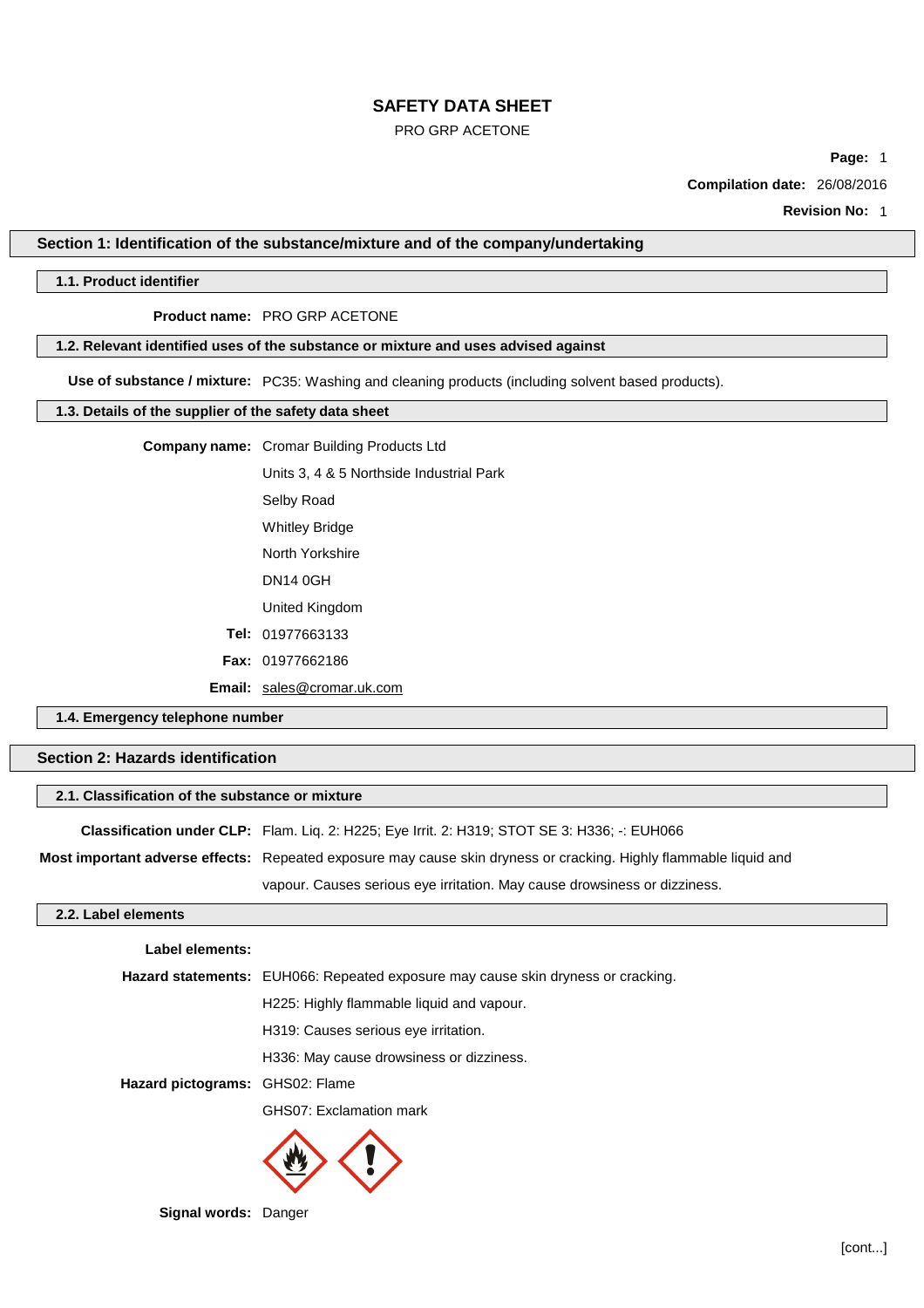#### PRO GRP ACETONE

**Precautionary statements:** P210: Keep away from heat, hot surfaces, sparks, open flames and other ignition sources. No smoking. P241: Use explosion-proof electrical/ventilating/lighting/.. equipment. P280: Wear protective gloves/protective clothing/eye protection/face protection. P303+361+353: IF ON SKIN (or hair): Take off immediately all contaminated clothing. Rinse skin with. P304+340: IF INHALED: Remove person to fresh air and keep comfortable for breathing. P305+351+338: IF IN EYES: Rinse cautiously with water for several minutes. Remove contact lenses, if present and easy to do. Continue rinsing.

# **2.3. Other hazards**

**PBT:** This product is not identified as a PBT/vPvB substance.

### **Section 3: Composition/information on ingredients**

# **3.2. Mixtures**

#### **Hazardous ingredients:**

#### ACETONE

| <b>EINECS</b> | CAS     | PBT / WEL | <b>CLP Classification</b>               | Percent |
|---------------|---------|-----------|-----------------------------------------|---------|
| 200-662-2     | 67-64-1 |           | Flam. Lig. 2: H225; Eye Irrit. 2: H319; | >90%    |
|               |         |           | STOT SE 3: H336: -: EUH066              |         |

### **Section 4: First aid measures**

#### **4.1. Description of first aid measures**

**Skin contact:** Wash immediately with plenty of soap and water.

**Eye contact:** Bathe the eye with running water for 15 minutes. Transfer to hospital for specialist examination.

**Ingestion:** Wash out mouth with water.

**Inhalation:** Not applicable.

## **4.2. Most important symptoms and effects, both acute and delayed**

**Skin contact:** There may be irritation and redness at the site of contact.

**Eye contact:** There may be pain and redness. The eyes may water profusely. There may be severe pain. The vision may become blurred. May cause permanent damage.

**Ingestion:** There may be soreness and redness of the mouth and throat. Nausea and stomach pain may occur.

**Inhalation:** There may be irritation of the throat with a feeling of tightness in the chest.

**Delayed / immediate effects:** Immediate effects can be expected after short-term exposure.

**4.3. Indication of any immediate medical attention and special treatment needed**

**Immediate / special treatment:** Not applicable.

**Page:** 2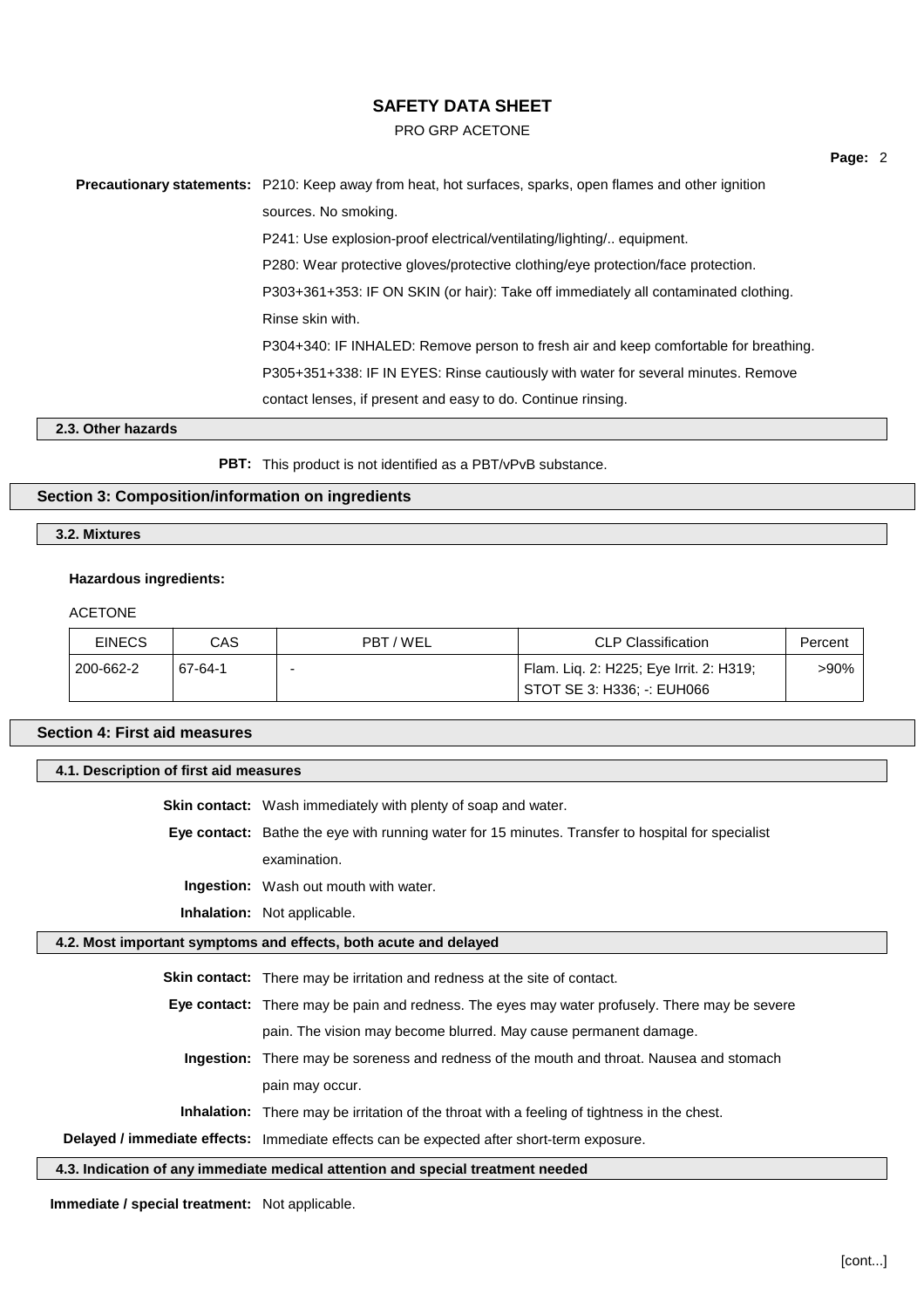### PRO GRP ACETONE

**Page:** 3

## **Section 5: Fire-fighting measures**

## **5.1. Extinguishing media**

**Extinguishing media:** Suitable extinguishing media for the surrounding fire should be used. Use water spray

to cool containers.

#### **5.2. Special hazards arising from the substance or mixture**

**Exposure hazards:** In combustion emits toxic fumes.

## **5.3. Advice for fire-fighters**

**Advice for fire-fighters:** Wear self-contained breathing apparatus. Wear protective clothing to prevent contact with skin and eyes.

**Section 6: Accidental release measures**

**6.1. Personal precautions, protective equipment and emergency procedures**

**Personal precautions:** Mark out the contaminated area with signs and prevent access to unauthorised

personnel. Do not attempt to take action without suitable protective clothing - see section

8 of SDS. Turn leaking containers leak-side up to prevent the escape of liquid.

### **6.2. Environmental precautions**

**Environmental precautions:** Do not discharge into drains or rivers. Contain the spillage using bunding.

## **6.3. Methods and material for containment and cleaning up**

**Clean-up procedures:** Absorb into dry earth or sand. Transfer to a closable, labelled salvage container for

disposal by an appropriate method.

#### **6.4. Reference to other sections**

**Reference to other sections:** Refer to section 8 of SDS.

## **Section 7: Handling and storage**

#### **7.1. Precautions for safe handling**

**Handling requirements:** Avoid direct contact with the substance. Ensure there is sufficient ventilation of the area.

Avoid the formation or spread of mists in the air.

#### **7.2. Conditions for safe storage, including any incompatibilities**

**Storage conditions:** Store in a cool, well ventilated area. Keep container tightly closed.

#### **7.3. Specific end use(s)**

**Specific end use(s):** No data available.

## **Section 8: Exposure controls/personal protection**

#### **8.1. Control parameters**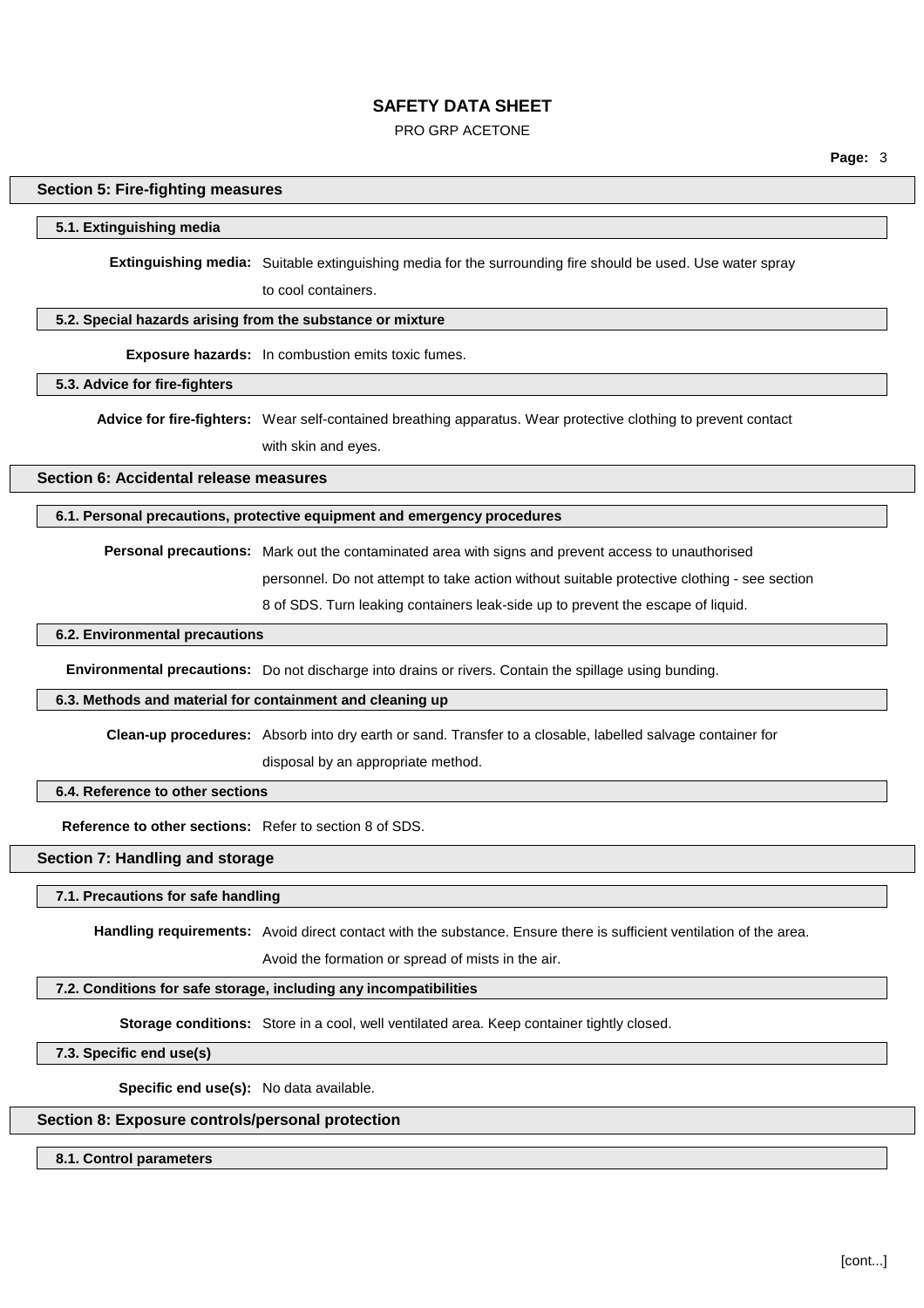PRO GRP ACETONE

### **Hazardous ingredients:**

## **ACETONE**

#### **Workplace** exposure limits: **Respirable** dust

| State           | 8 hour TWA | 15 min. STEL | 8 hour TWA | 15 min. STEL |
|-----------------|------------|--------------|------------|--------------|
| <u>ги</u><br>EU | 1210 mg/m3 | -            |            |              |

### **DNEL/PNEC Values**

**DNEL / PNEC** No data available.

**8.2. Exposure controls**

**Engineering measures:** Ensure there is sufficient ventilation of the area. **Respiratory protection:** Self-contained breathing apparatus must be available in case of emergency. **Hand protection:** Protective gloves. **Eye protection:** Tightly fitting safety goggles. Ensure eye bath is to hand. **Skin protection:** Protective clothing.

## **Section 9: Physical and chemical properties**

## **9.1. Information on basic physical and chemical properties**

**State:** Liquid **Colour:** Colourless **Odour:** Pungent **Solubility in water:** Soluble **Viscosity:** Non-viscous **Boiling point/range°C:** 56-58 **Flash point°C:** -18

**9.2. Other information**

**Other information:** No data available.

#### **Section 10: Stability and reactivity**

**10.1. Reactivity**

**Reactivity:** Stable under recommended transport or storage conditions.

**10.2. Chemical stability**

**Chemical stability:** Stable under normal conditions.

## **10.3. Possibility of hazardous reactions**

**Hazardous reactions:** Hazardous reactions will not occur under normal transport or storage conditions.

Decomposition may occur on exposure to conditions or materials listed below.

#### **10.4. Conditions to avoid**

**Conditions to avoid:** Heat.

**Page:** 4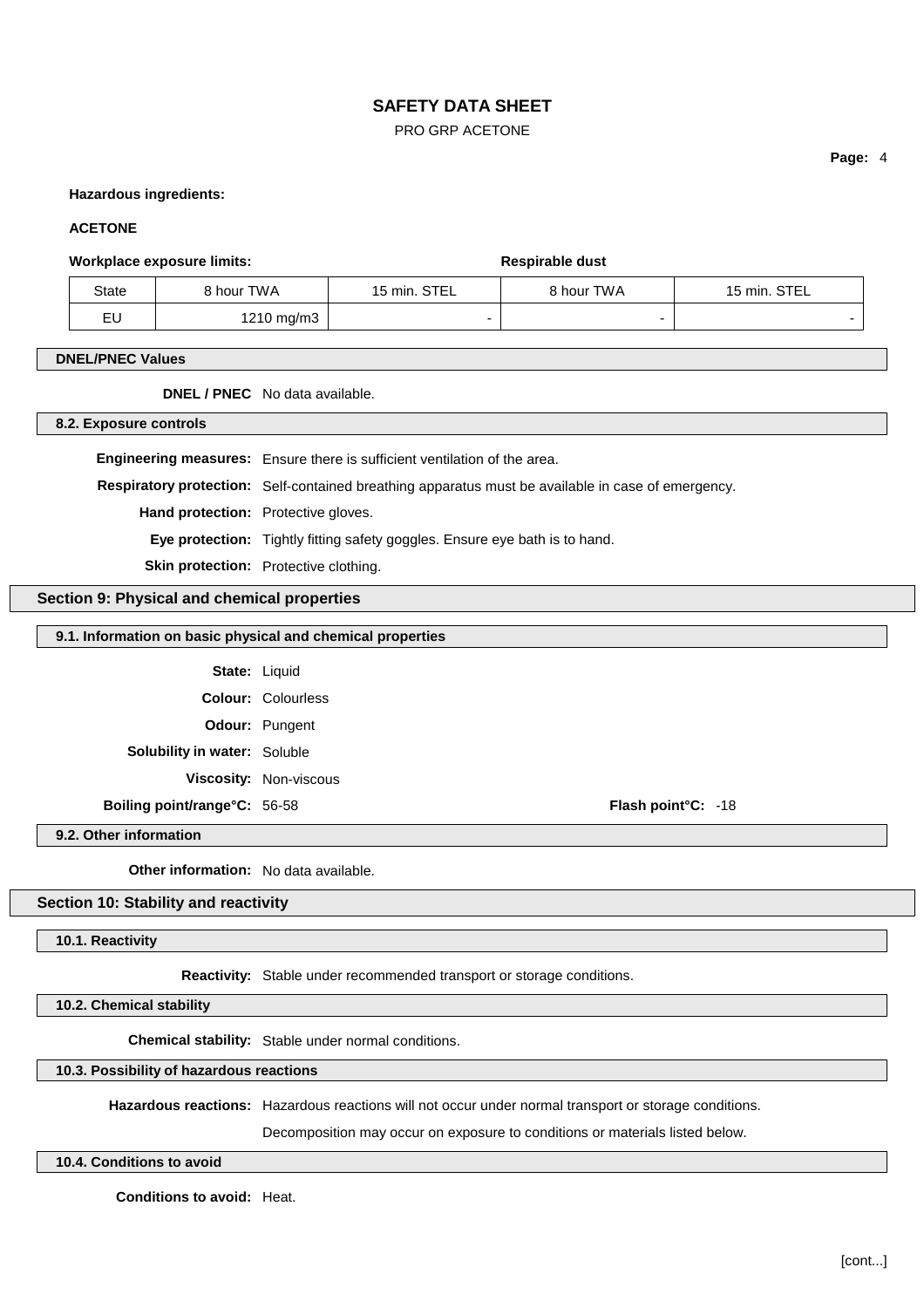### PRO GRP ACETONE

**Page:** 5

## **10.5. Incompatible materials**

**Materials to avoid:** Strong oxidising agents. Strong acids.

## **10.6. Hazardous decomposition products**

**Haz. decomp. products:** In combustion emits toxic fumes.

# **Section 11: Toxicological information**

**11.1. Information on toxicological effects**

## **Hazardous ingredients:**

## **ACETONE**

| <b>IVN</b> | <b>RAT</b> | LD50 | 5500 | mg/kg |
|------------|------------|------|------|-------|
| `ORL       | <b>MUS</b> | LD50 | 3000 | mg/kg |
| ORL        | RAT        | LD50 | 5800 | mg/kg |

#### **Relevant hazards for product:**

| Hazard                        | Route | Basis                   |
|-------------------------------|-------|-------------------------|
| Serious eye damage/irritation | OPT   | ' Hazardous: calculated |
| STOT-single exposure          |       | Hazardous: calculated   |

| Symptoms / routes of exposure                                                             |                                                                                                      |             |      |      |
|-------------------------------------------------------------------------------------------|------------------------------------------------------------------------------------------------------|-------------|------|------|
|                                                                                           | <b>Skin contact:</b> There may be irritation and redness at the site of contact.                     |             |      |      |
|                                                                                           | <b>Eye contact:</b> There may be pain and redness. The eyes may water profusely. There may be severe |             |      |      |
|                                                                                           | pain. The vision may become blurred. May cause permanent damage.                                     |             |      |      |
|                                                                                           | <b>Ingestion:</b> There may be soreness and redness of the mouth and throat. Nausea and stomach      |             |      |      |
|                                                                                           | pain may occur.                                                                                      |             |      |      |
|                                                                                           | <b>Inhalation:</b> There may be irritation of the throat with a feeling of tightness in the chest.   |             |      |      |
| Delayed / immediate effects: Immediate effects can be expected after short-term exposure. |                                                                                                      |             |      |      |
| <b>Section 12: Ecological information</b>                                                 |                                                                                                      |             |      |      |
| 12.1. Toxicity                                                                            |                                                                                                      |             |      |      |
| <b>Hazardous ingredients:</b>                                                             |                                                                                                      |             |      |      |
| <b>ACETONE</b>                                                                            |                                                                                                      |             |      |      |
| BLUEGILL (Lepomis macrochirus)                                                            |                                                                                                      | <b>LC50</b> | 8300 | mq/l |

**12.2. Persistence and degradability**

**Persistence and degradability:** Biodegradable.

## **12.3. Bioaccumulative potential**

**Bioaccumulative potential:** No bioaccumulation potential.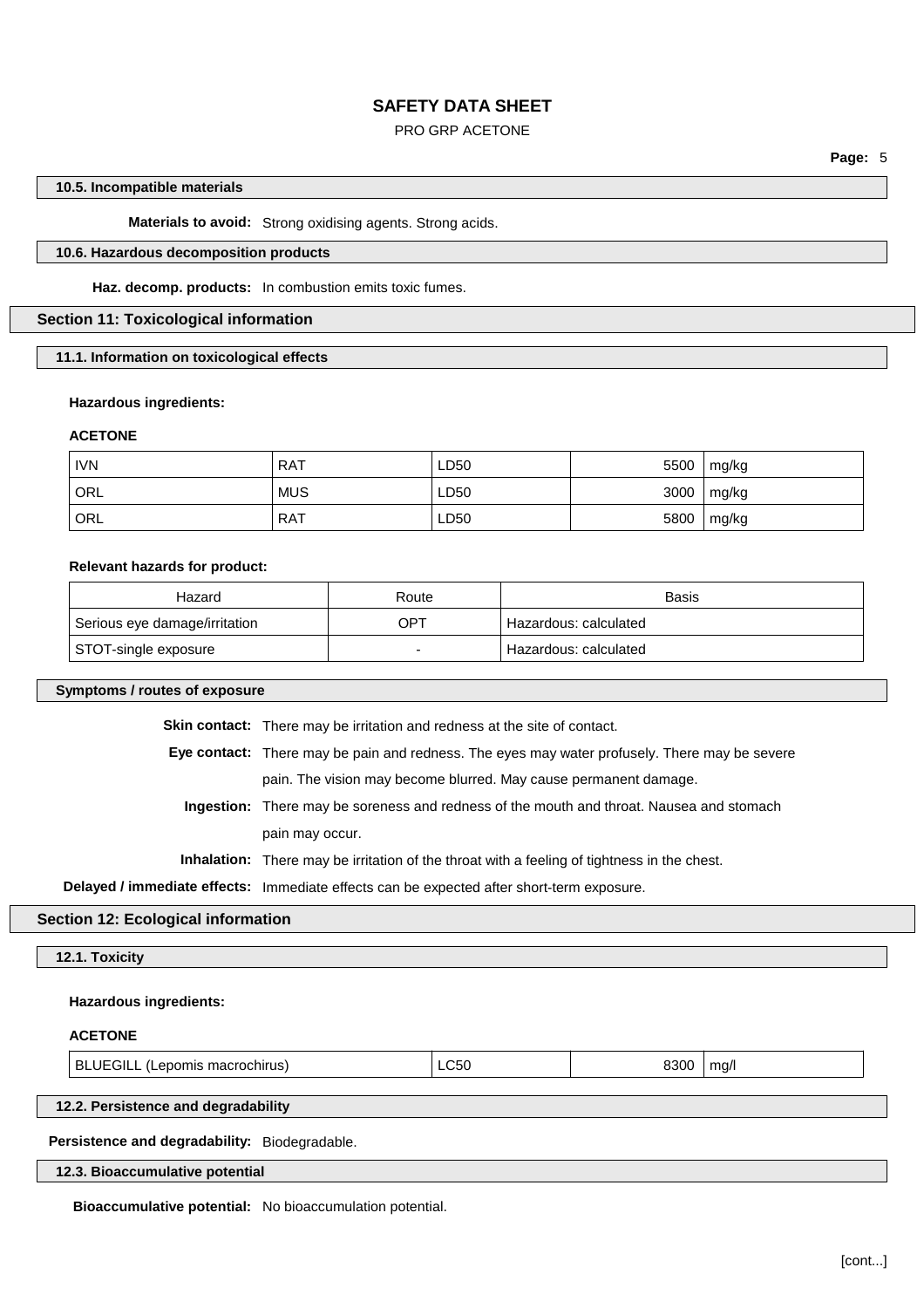## PRO GRP ACETONE

**Page:** 6

#### **12.4. Mobility in soil**

**Mobility:** Readily absorbed into soil.

#### **12.5. Results of PBT and vPvB assessment**

#### **PBT identification:** This product is not identified as a PBT/vPvB substance.

#### **12.6. Other adverse effects**

**Other adverse effects:** Negligible ecotoxicity.

#### **Section 13: Disposal considerations**

#### **13.1. Waste treatment methods**

**Disposal operations:** Transfer to a suitable container and arrange for collection by specialised disposal

company.

**NB:** The user's attention is drawn to the possible existence of regional or national regulations regarding disposal.

# **Section 14: Transport information**

**14.1. UN number**

**UN number:** UN1090

**14.2. UN proper shipping name**

**Shipping name:** ACETONE

**14.3. Transport hazard class(es)**

**Transport class:** 3

**14.4. Packing group**

**Packing group:** II

**14.5. Environmental hazards**

#### **Environmentally hazardous:** No **Marine Marine Marine Marine Marine Marine Marine Marine Marine Marine**

**14.6. Special precautions for user**

**Special precautions:** No special precautions.

**Tunnel code:** D/E

# **Section 15: Regulatory information**

#### **15.1. Safety, health and environmental regulations/legislation specific for the substance or mixture**

# **Specific regulations:** Not applicable.

## **15.2. Chemical Safety Assessment**

**Chemical safety assessment:** A chemical safety assessment has not been carried out for the substance or the mixture

by the supplier.